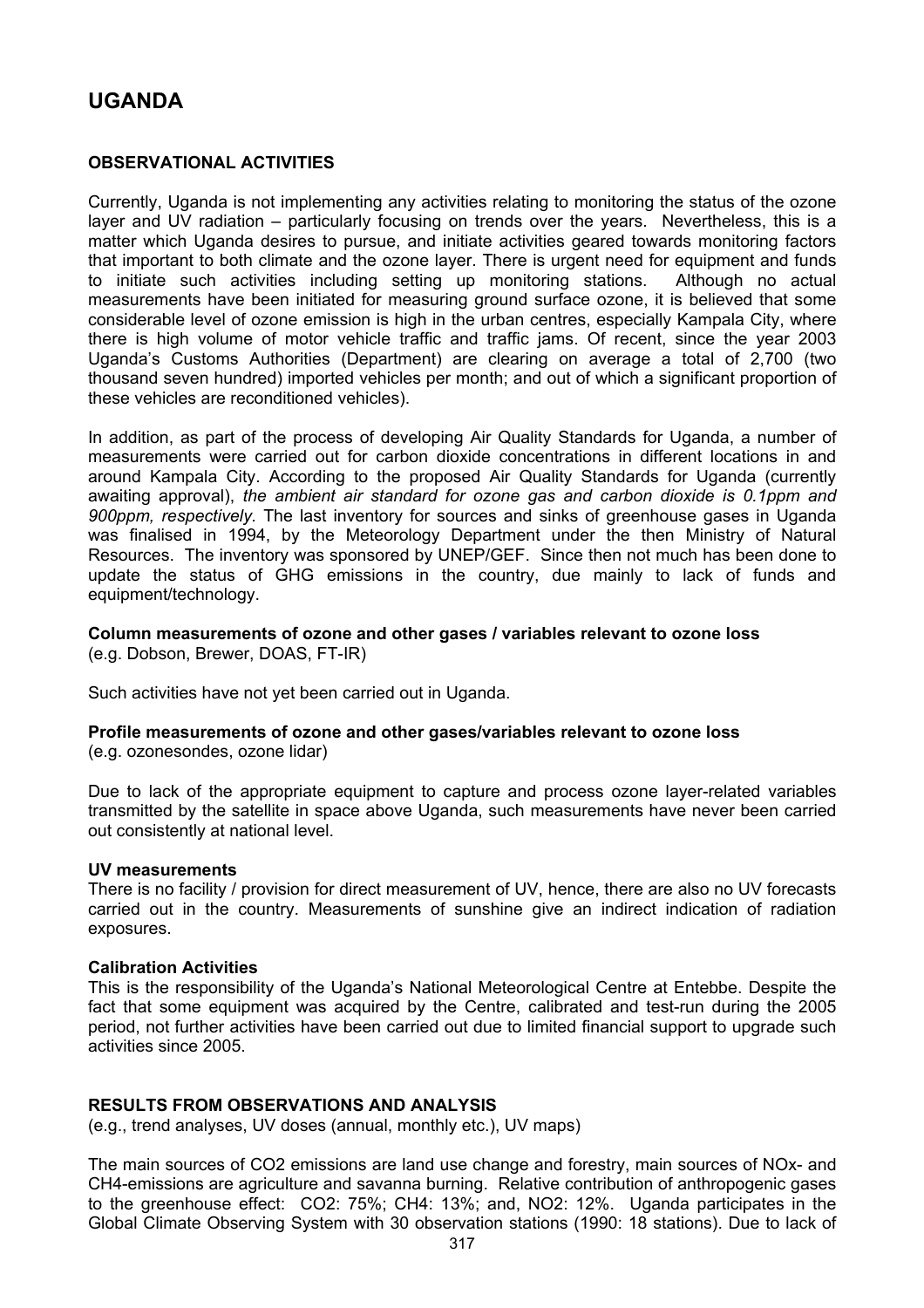funds, the stations are not operating at optimum level. There are no observation stations to participate in the Global Ozone Observing System.

# **THEORY, MODELLING, AND OTHER RESEARCH**

(e.g. 3-D CTM modelling, data assimilation, use of satellite data, UV effect studies)

Such activities have not yet been carried out in Uganda.

# **DISSEMINATION OF RESULTS**

Available information/records, indicate that data/information relating to the climate or monitoring of the atmosphere, Uganda has been submitting data to different data centres. Although the list was not compiled during the preparation of this report, there are certain trends which serve the purpose of illustrating the status of efforts in Uganda to protect the atmosphere – regarding climate change and ozone protection.

**Data reporting** (e.g. submission of data to the WOUDC and other data centres) There are available some historical trends as depicted in the figures below.



**Source: World Resources Institute (WRI) (2006): Climate and Atmosphere, Country Profile – Uganda** 

In the WRI (2006) Report, it is indicated that by 1998 the percent change in total emission of carbon dioxide since 1990 was at 57%, compared to 10% an 8% for the rest of Africa and the world, respectively. Also the percent change *per capita* of total emissions since 1990 (as recorded in 1998) was at 133%, compared to  $-12\%$  (minus 12%) and  $-2\%$  (minus 2%) for the rest of Africa and the world, respectively.



**Source: World Resources Institute (WRI) (2006): Climate and Atmosphere, Country Profile – Uganda**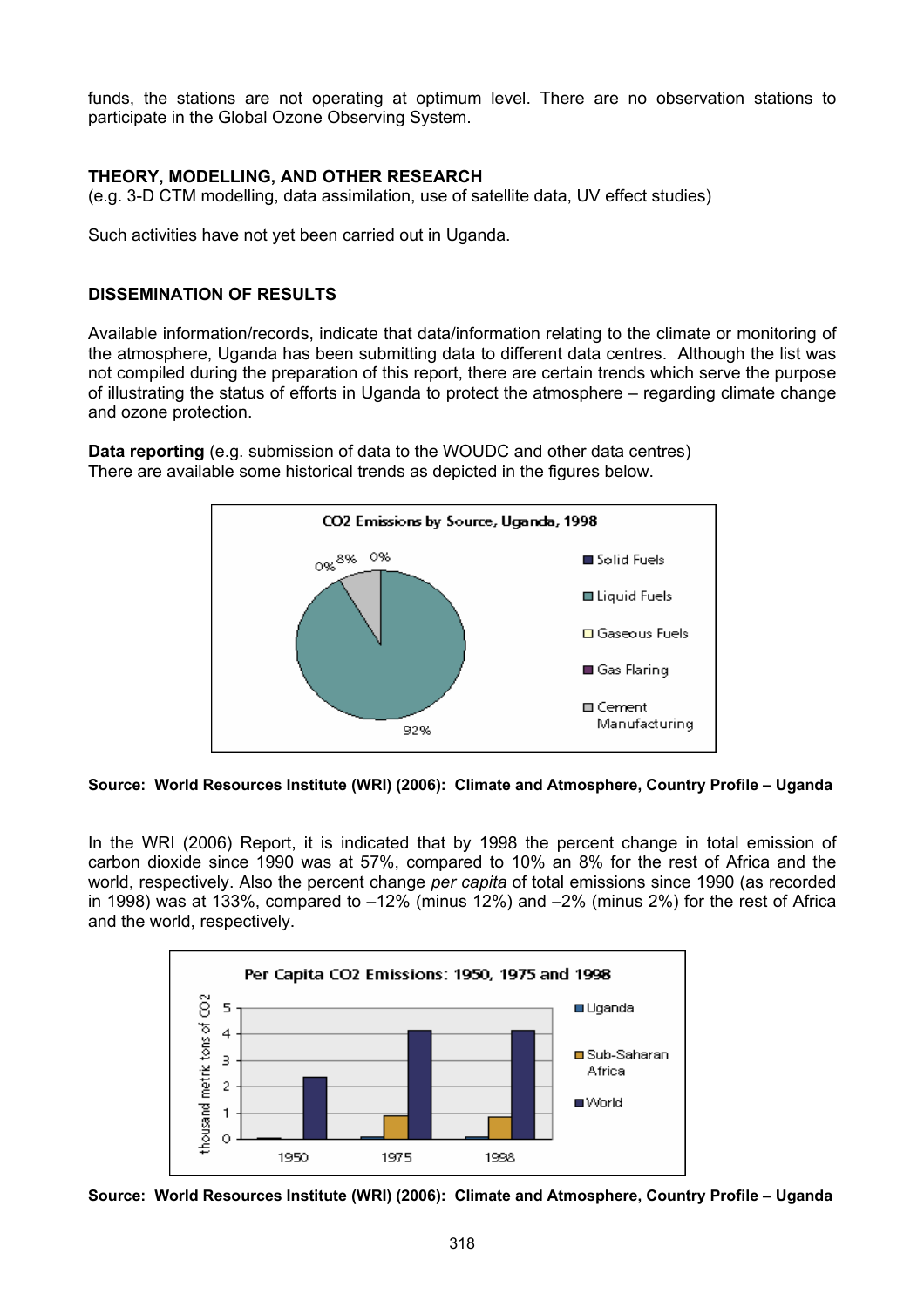

## **Source: World Resources Institute (WRI) (2006): Climate and Atmosphere, Country Profile – Uganda**

Other historical data as provide by the Meteorology Department (Kampala, Uganda) in the 1995 status report, during the preparation of Uganda's profile on green house gas emissions and sinks, is as summarised below in *Tables 1 and 2.* 

#### **Table 1: Carbon dioxide and Other Gases Emissions for Uganda**

| Source                           | Giga Grams (Kilo Tonnes) |  |  |
|----------------------------------|--------------------------|--|--|
| (Fossil) Fuel Combustion         | 708.51                   |  |  |
| <b>Biomass Burned for Energy</b> | 13,763.00                |  |  |
| Industrial Processes             | 43.56                    |  |  |
| Land-use Change and Forestry     | 8,126.67                 |  |  |
| Total                            | 22.641.84                |  |  |

#### **Table 2: Carbon dioxide and Other Gases Emissions for Uganda**

| Source                                     | $CH4$ (Gg) | $N_2O$ | NO <sub>X</sub> (Gg) | CO(Gg)   | NMVOC(Gg)                |
|--------------------------------------------|------------|--------|----------------------|----------|--------------------------|
|                                            |            | (Gg)   |                      |          |                          |
| (Fossil)<br><b>Fuel Combustion</b>         | 0.334      | 0.607  | 3.971                | 27.286   | 4.996                    |
| <b>Biomass</b><br><b>Burned for Energy</b> | 74.52      | 4.704  | 22.81                | 822.93   |                          |
| Industrial<br>Processes                    |            |        | 1173.54              |          | 0.935                    |
| Agriculture                                | 1189.766   | 40.38  | 0.319                | 16867.05 |                          |
| Land-use<br>Change / Forestry              | 1.971      | 0.14   |                      | 17.243   | $\overline{\phantom{0}}$ |
| Waste                                      | 4.526      |        |                      |          |                          |

**Information to the public** (e.g. UV forecasts) Such activities have not yet been carried out in Uganda.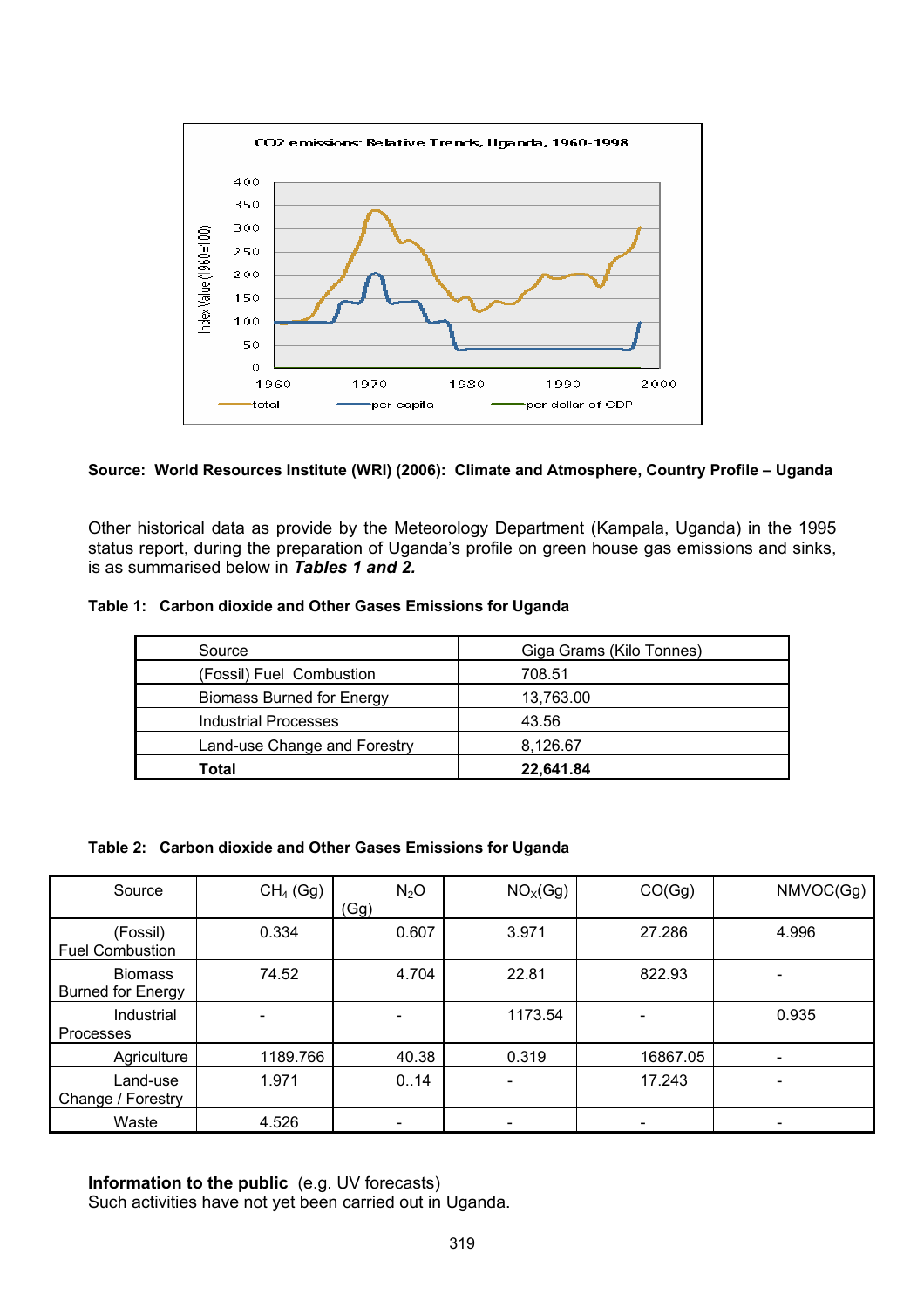## **Relevant scientific papers**

*(Not accessed by the time of writing this report – constrained by time factor*)

## **PROJECTS AND COLLABORATION**

(e.g. national projects, international projects, other collaboration (nationally, internationally))

Uganda is one of the host countries for the implementation of the Clean Development Mechanism (CDM) Project, under the auspices of the World Bank, geared towards reducing emission of greenhouse gases. Its implementation was initiated in November, 2007, with selection of nine (regional) pilot urban centres – namely: Lira, Soroti, Mbale, Jinja, Kabale, Fort Portal and Mbarara Municipal Councils; and two Town Councils – Mukono and Kasese. Currently, the main activity being undertaken in each of the urban centres is the construction of structures for the Compositing Plant, and related infrastructure like access roads and water/electricity supply systems. The collaborating authorities for this Project are the local urban authorities (Town Councils and Municipal Councils).

Another related on-going venture is the West Nile Hydropower Project bordering the Democratic Republic of Congo and the Sudan. This Project falls within the broader rural electrification and development plans of the Government's Energy for Rural Transformation programme. The Project aims to take advantage of the dual benefits of the CDM – o promote sustainable development in rural Uganda by investing in socio-economic development and poverty alleviation, to reduce carbon dioxide emissions through renewable energy and to generate certified emissions reduction (CER). Hence, such a project reduces carbon dioxide emissions by replacing the inefficient diesel generators with hydropower, and by using reducing the use of kerosene used for lighting purposes. Emission reductions are estimated at 1.8 million tonnes over a period of 20 years (UNEP, 2003).

**FUTURE PLANS** (e.g. new stations, upcoming projects, instrument development)

Recognising the importance of ozone monitoring and noting that most tropospheric ozone is generated over the tropical atmospheric, Uganda has:

- (a) A deliberate plan to acquire and establish its first upper air ozone monitoring station on either Mount Rwenzori in western part of the country (bordering the Democratic Republic of Congo) or Mount Elgon in the eastern region of the country bordering (Kenya). It is also important to monitor low level ozone generated in urban centres especially in the Kampala City. It is envisaged that Government of Uganda will spearhead these plans with the help of development partners.
- (b) A plan to set up a measurement site for monitoring and forecasting UV radiation; however, the target date has not yet been set.
- (c) Plans to train personnel to enhance professional competence in aspects of monitoring, data processing and research.

# **NEEDS AND RECOMMENDATIONS**

In view of the proposed future plans, Uganda would appreciate support in the following areas:

- (i) Financial assistance for acquisition of ozone and UV monitoring equipment.
- (ii) Technical support for installation of the said equipment in (i) above.
- (iii) Training for technical staff for maintenance, calibration and operation of the said equipment.
- (iv) Support for scientific programmes in ozone and climate change.